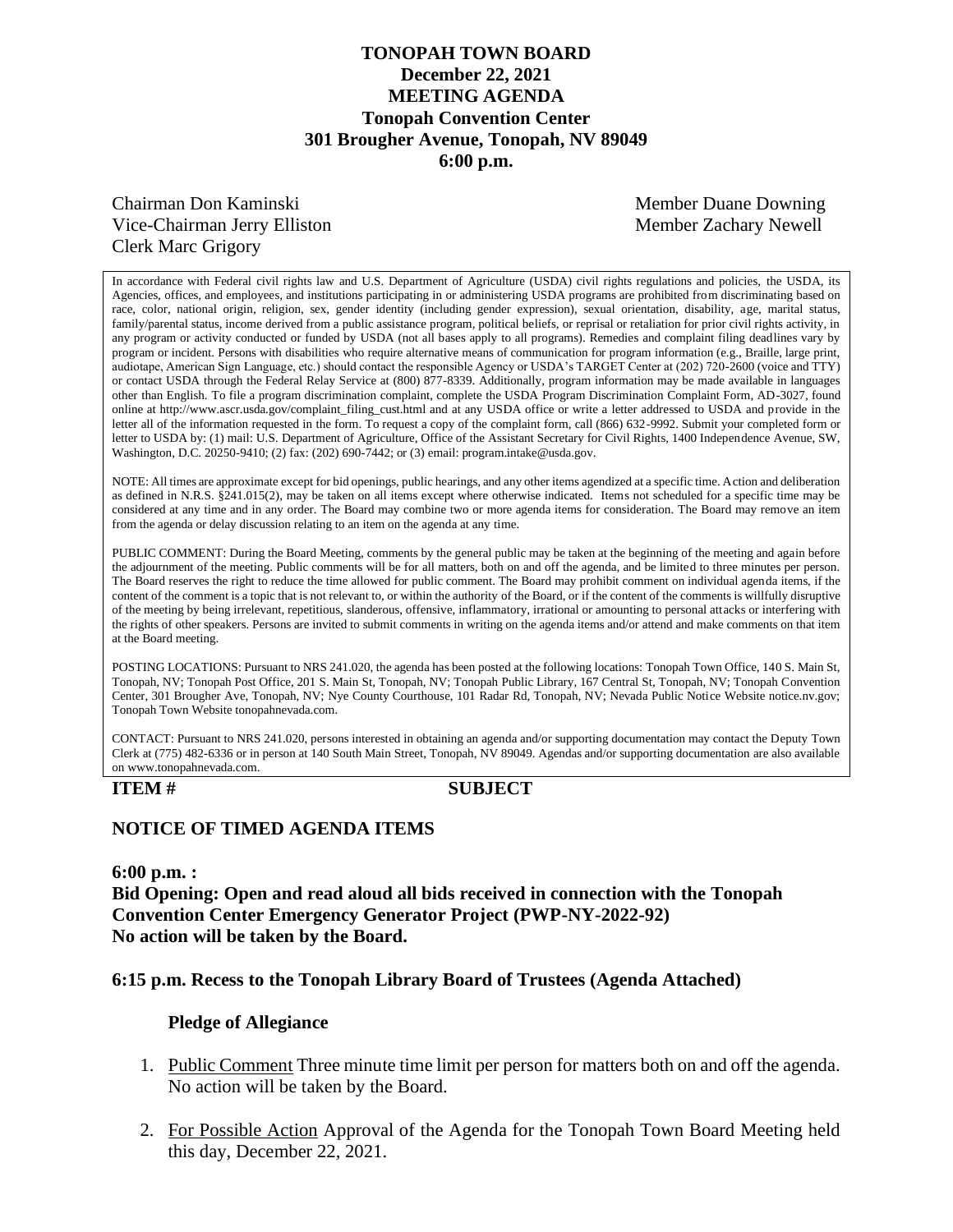- 3. For Possible Action Discussion, deliberation, and possible action to approve minutes, in context, from the December 8, 2021 meeting.
- 4. Town Board Member's, Department Manager's, Nye County Commissioner's, Tonopah Main Street and Nye Communities Coalition Comments This item is limited to announcements and/or topics/issues proposed for future meetings/ workshops.
- 5. For Possible Action Discussion, deliberation, and possible action to proclaim January 2022 as National Radon Action Month. (Petitioner: Chris Kelly – University Nevada Reno)
- 6. For Possible Action Discussion, deliberation, and possible action on Department Staff Reports:
	- a) Town Administration
	- b) Town Maintenance
	- c) Fire Department
	- d) Pool
	- e) Parks
	- f) Rodeo Grounds
	- g) Joe Friel Sports Complex
	- h) Tonopah Historic Mining Park
	- i) Convention Center
	- j) Tourism/Events, Room Tax
	- k) Capital Projects
	- l) Tonopah Public Utilities Water Fund: Administration, Operations, Distribution, Transmissions, Wells
	- m) Tonopah Public Utilities Sewer Fund: Administration, Operations, Treatment Plant
- 7. Correspondence Review and discussion; no action will be taken.
- 8. For Possible Action Approval of vouchers for payment.
- 9. Public Comment Three minute time limit per person for matters both on and off the agenda. No action will be taken by the Board.
- 10. For Possible Action Adjourn.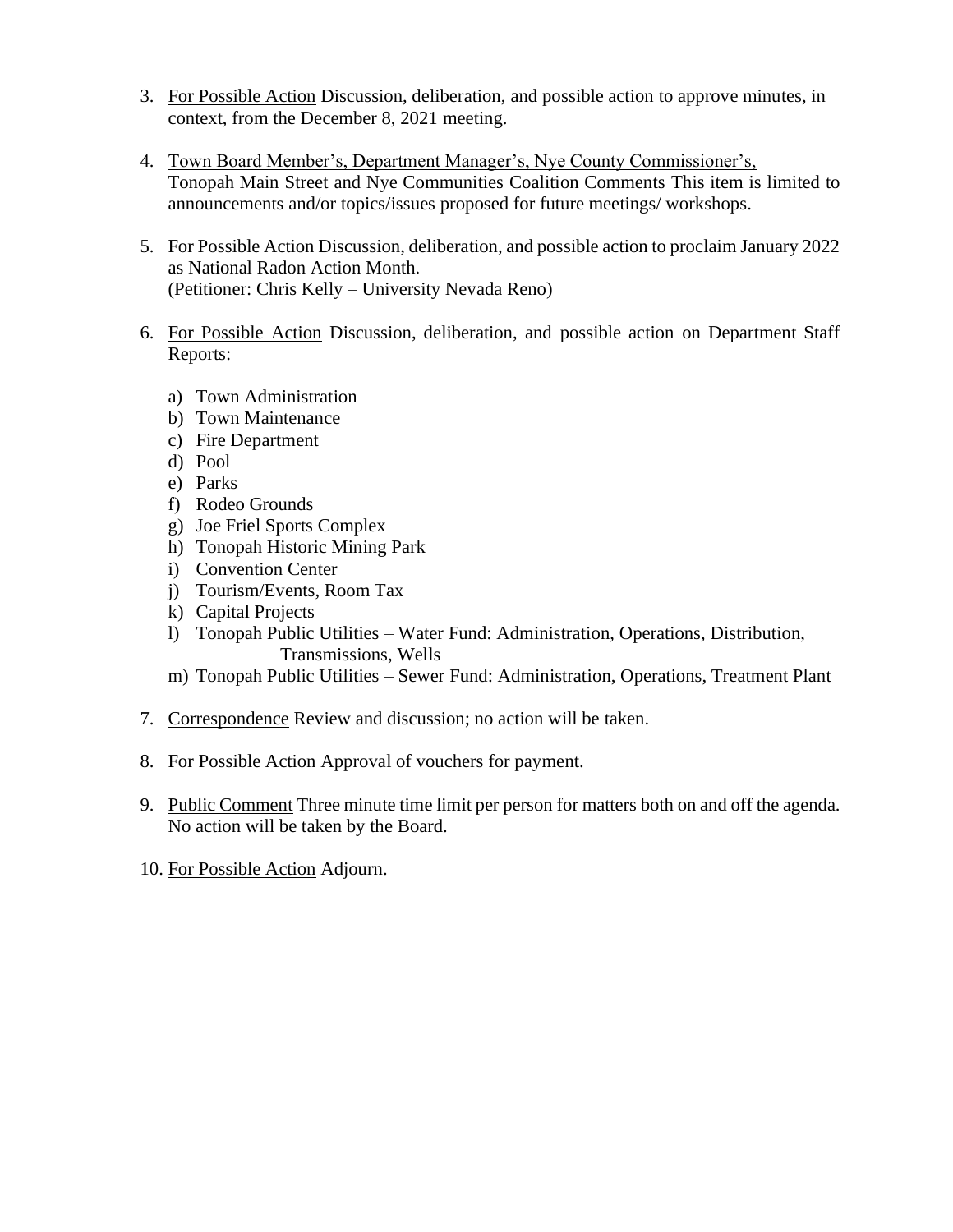# **TONOPAH LIBRARY DISTRICT BOARD OF TRUSTEES December 22, 2021 MEETING AGENDA Tonopah Convention Center 301 Brougher Avenue, Tonopah, NV 89049 6:15 p.m.**

Chairman Duane Downing Trustee Jerry Elliston Vice-Chairman Don Kaminski Trustee Zachary Newell Clerk Marc Grigory

In accordance with Federal civil rights law and U.S. Department of Agriculture (USDA) civil rights regulations and policies, the USDA, its Agencies, offices, and employees, and institutions participating in or administering USDA programs are prohibited from discriminating based on race, color, national origin, religion, sex, gender identity (including gender expression), sexual orientation, disability, age, marital status, family/parental status, income derived from a public assistance program, political beliefs, or reprisal or retaliation for prior civil rights activity, in any program or activity conducted or funded by USDA (not all bases apply to all programs). Remedies and complaint filing deadlines vary by program or incident. Persons with disabilities who require alternative means of communication for program information (e.g., Braille, large print, audiotape, American Sign Language, etc.) should contact the responsible Agency or USDA's TARGET Center at (202) 720-2600 (voice and TTY) or contact USDA through the Federal Relay Service at (800) 877-8339. Additionally, program information may be made available in languages other than English. To file a program discrimination complaint, complete the USDA Program Discrimination Complaint Form, AD-3027, found online at http://www.ascr.usda.gov/complaint\_filing\_cust.html and at any USDA office or write a letter addressed to USDA and provide in the letter all of the information requested in the form. To request a copy of the complaint form, call (866) 632-9992. Submit your completed form or letter to USDA by: (1) mail: U.S. Department of Agriculture, Office of the Assistant Secretary for Civil Rights, 1400 Independence Avenue, SW, Washington, D.C. 20250-9410; (2) fax: (202) 690-7442; or (3) email: program.intake@usda.gov.

NOTE: All times are approximate except for bid openings, public hearings, and any other items agendized at a specific time. Action and deliberation as defined in N.R.S. §241.015(2), may be taken on all items except where otherwise indicated. Items not scheduled for a specific time may be considered at any time and in any order. The Board may combine two or more agenda items for consideration. The Board may remove an item from the agenda or delay discussion relating to an item on the agenda at any time.

PUBLIC COMMENT: During the Board Meeting, comments by the general public may be taken at the beginning of the meeting and again before the adjournment of the meeting. Public comments will be for all matters, both on and off the agenda, and be limited to three minutes per person. The Board reserves the right to reduce the time allowed for public comment. The Board may prohibit comment on individual agenda items, if the content of the comment is a topic that is not relevant to, or within the authority of the Board, or if the content of the comments is willfully disruptive of the meeting by being irrelevant, repetitious, slanderous, offensive, inflammatory, irrational or amounting to personal attacks or interfering with the rights of other speakers. Persons are invited to submit comments in writing on the agenda items and/or attend and make comments on that item at the Board meeting.

POSTING LOCATIONS: Pursuant to NRS 241.020, the agenda has been posted at the following locations: Tonopah Town Office, 140 S. Main St, Tonopah, NV; Tonopah Post Office, 201 S. Main St, Tonopah, NV; Tonopah Public Library, 167 Central St, Tonopah, NV; Tonopah Convention Center, 301 Brougher Ave, Tonopah, NV; Nye County Courthouse, 101 Radar Rd, Tonopah, NV; Nevada Public Notice Website notice.nv.gov; Tonopah Town Website tonopahnevada.com.

CONTACT: Pursuant to NRS 241.020, persons interested in obtaining an agenda and/or supporting documentation may contact the Deputy Town Clerk at (775) 482-6336 or in person at 140 South Main Street, Tonopah, NV 89049. Agendas and/or supporting documentation are also available on www.tonopahnevada.com.

**ITEM # SUBJECT**

- 1. Public Comment Three minute time limit per person for matters both on and off the agenda. No action will be taken by the Board.
- 2. For Possible Action Approval of the Agenda for the Tonopah Library District Board of Trustees Meeting held this day, December 22, 2021.